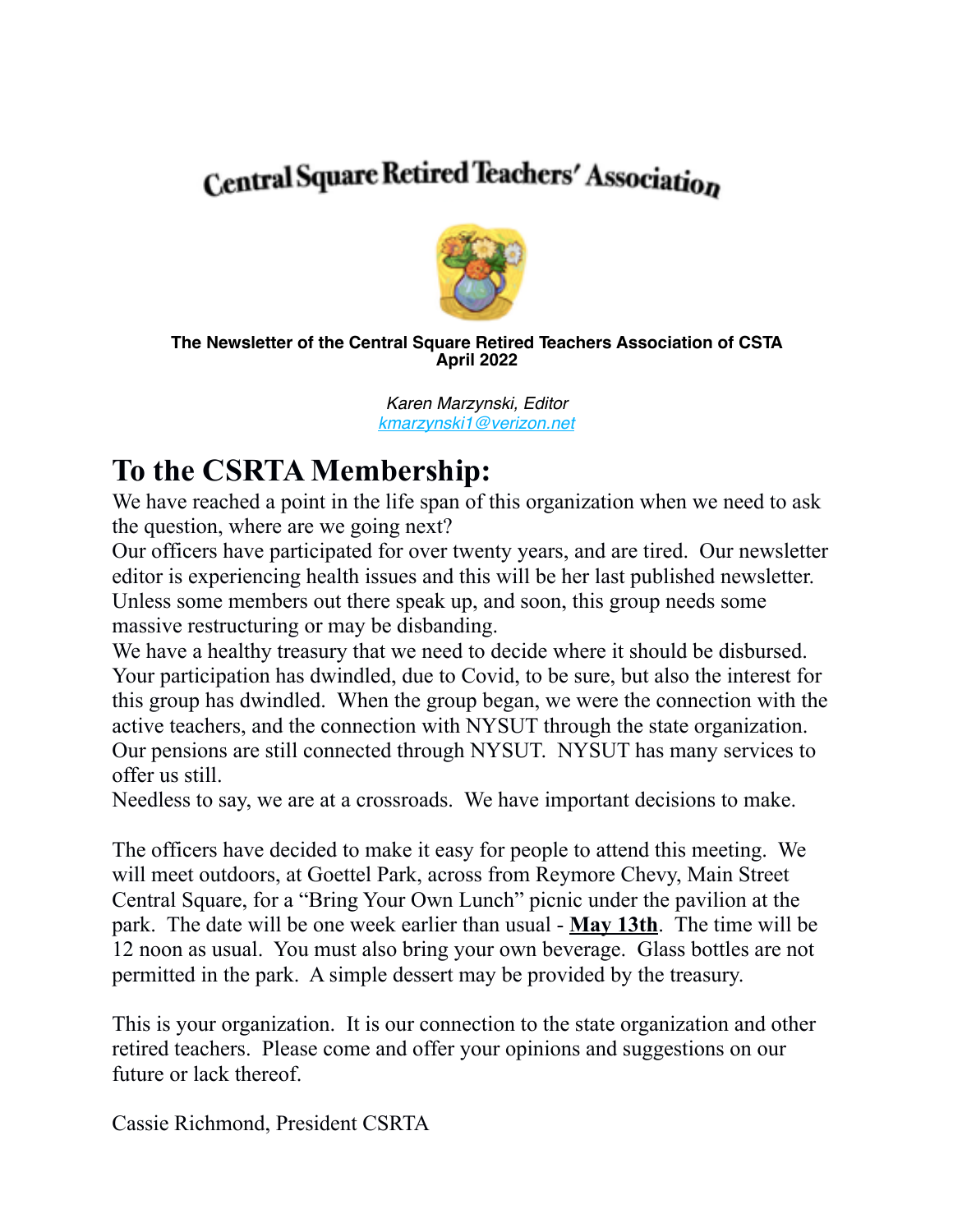### **News From Joe Barbera:**

The CSTA has approved a new 4 year contractual agreement that will take effect July 1. There will be a change that impacts some retirees. For CSRTA members who are enrolled in the district health insurance plan, some prescription drug co-pays are increasing. The cost of generic drugs in Tier 1 will not change. I have written a summary bulletin that is listed below. I am not sure if we will get additional information from the district or Excellus explaining the change. I do not think there are any other changes retirees need to be concerned with unless they are coaching. Coaching salaries are increasing.

#### SOME PRESCRIPTION DRUG CO-PAYS INCREASING, BEGINNING JULY 1ST

The CSTA has recently approved a new four-year contractual agreement that will take effect July 1. As a result of this agreement, there will be increases in some of the prescription drug co-pays in the districts' health insurance three-tier formulary. These are summarized in the chart below.

| <b>DRUG LEVEL</b> | <b>30 DAY SUPPLY</b>    | 90 DAY SUPPLY           |
|-------------------|-------------------------|-------------------------|
| Tier 1            | \$5 (No Change)         | \$10 (No Change)        |
| Tier 2            | \$20 (Increase of \$5)  | \$40 (Increase of \$10) |
| Tier 3            | \$40 (Increase of \$10) | \$80 (Increase of \$20) |

(90-day drug refills are through mail order only)

A mitigation pool will still be included in the new contract. CSRTA members who are enrolled in the district health insurance plan, can be reimbursed for the increases in the co-pays, for prescription drugs purchased after July 1, by applying to the prescription drug reimbursement program through the CSTA website. Members should go to cstaonline.com and scroll down to CSTA documents and click on the green button. Under the CSTA forms heading, the application form can be found by clicking on CSTA Drug Reimbursement. Instructions for sending in pharmacy receipts and completing the online form will be found there. The documents and forms are password protected. The password has not changed. If you do not know the password, you can contact Joe Barbera at *irbarbera@aol.com* for assistance.

CSRTA members who have current receipts for prescriptions filled after July 1, 2021, can still utilize the mitigation pool based on the current Tier guidelines, by following the same procedure indicated above. The CSTA Prescription Reimbursement form must be completed and pharmacy receipts received by the CSTA by June 1 to allow for processing.

The new CSTA contract will be posted on the CSTA website under the CSTA Documents and Forms Page link, in the near fu